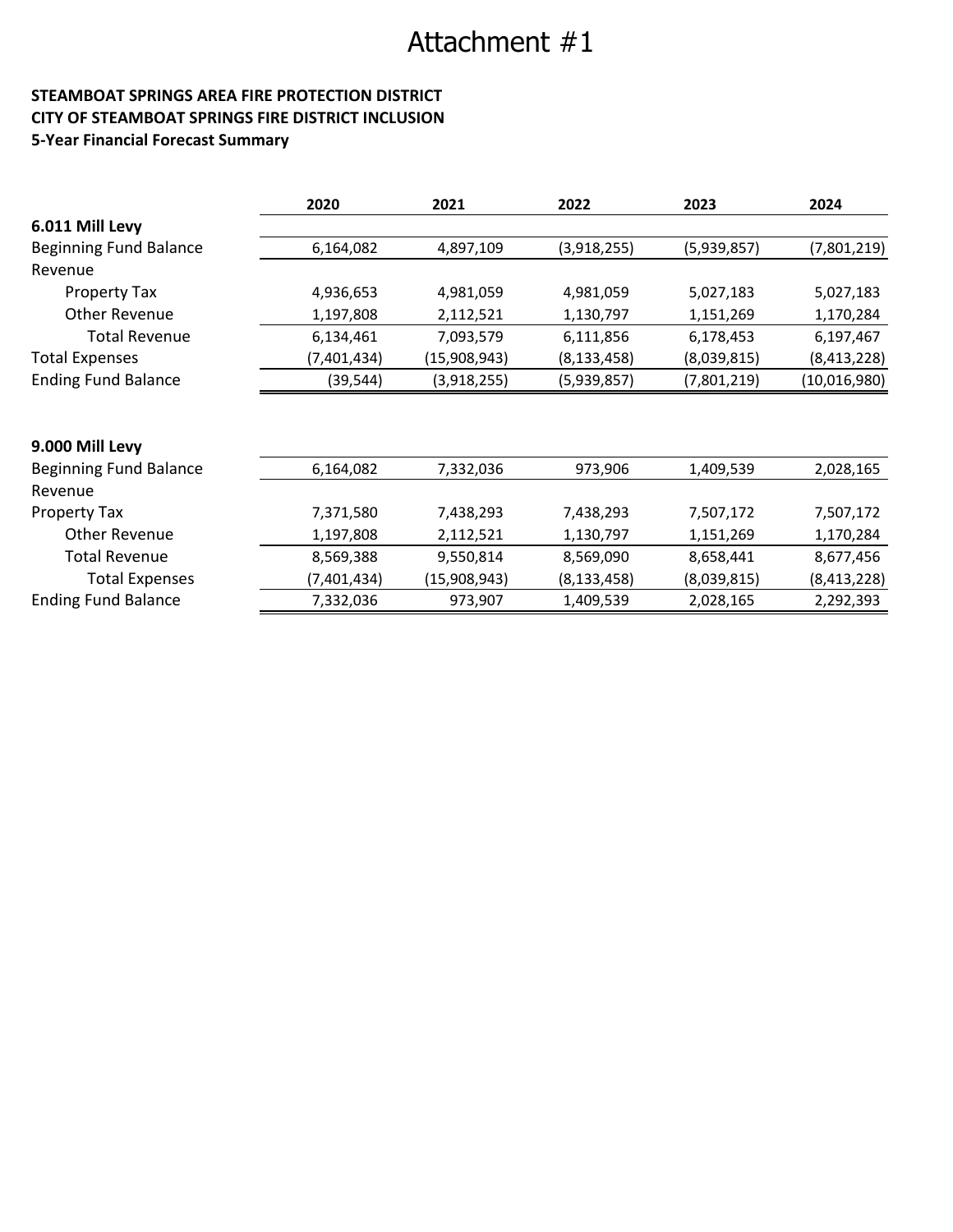#### STEAMBOAT SPRINGS AREA FIRE PROTECTION DISTRICT CITY OF STEAMBOAT SPRINGS FIRE DISTRICT INCLUSION 5-Year Financial Forecast - 6.011 Mills

|                                                 | 2019        | 2020        | 2021        | 2022        | 2023        | 2024        |
|-------------------------------------------------|-------------|-------------|-------------|-------------|-------------|-------------|
| Assessed Value (7/16/18 Non-Certified Value)    |             |             |             |             |             |             |
| Steamboat Springs Area Fire Protection District |             |             |             |             |             |             |
| Residential*                                    | 140,047,307 | 118,845,701 | 118,845,701 | 118,845,701 | 118,845,701 | 118,845,701 |
| Commercial & Other**                            | 55,827,785  | 55,827,785  | 56,944,341  | 56,944,341  | 58,083,227  | 58,083,227  |
| City of Steamboat Springs                       |             |             |             |             |             |             |
| Residential*                                    | 380,171,938 | 322,618,131 | 322,618,131 | 322,618,131 | 322,618,131 | 322,618,131 |
| Commercial & Other**                            | 317,337,618 | 317,337,618 | 323,684,370 | 323,684,370 | 330,158,058 | 330,158,058 |
| <b>Total Assessed Value</b>                     | 893,384,648 | 814,629,235 | 822,092,543 | 822,092,543 | 829,705,117 | 829,705,117 |
| <b>Mill Levy</b>                                |             |             |             |             |             |             |
| General                                         | 6.011       | 6.011       | 6.011       | 6.011       | 6.011       | 6.011       |
| Capital                                         | 0.044       | 0.049       | 0.048       | 0.048       | 0.048       | 0.048       |
| <b>Total Mill Levy</b>                          | 6.055       | 6.060       | 6.059       | 6.059       | 6.059       | 6.059       |
| <b>Property Tax Revenue</b>                     |             |             |             |             |             |             |
| General                                         | 5,370,135   | 4,896,736   | 4,941,598   | 4,941,598   | 4,987,357   | 4,987,357   |
| Capital (Current cap $\omega$ \$40k)            | 39,309      | 39,917      | 39,460      | 39,460      | 39,826      | 39,826      |
| <b>Total Property Tax Revenue</b>               | 5,409,444   | 4,936,653   | 4,981,059   | 4,981,059   | 5,027,183   | 5,027,183   |

\* Residential assessed value for years 2020 through 2024 calculated with Residential Assessment Rate at 6.11%.

\*\* 2% Assessed value increase for non-residential properties considered in 2021 and 2023.

The Routt County Assessor provided non-certified property values 7/16/18.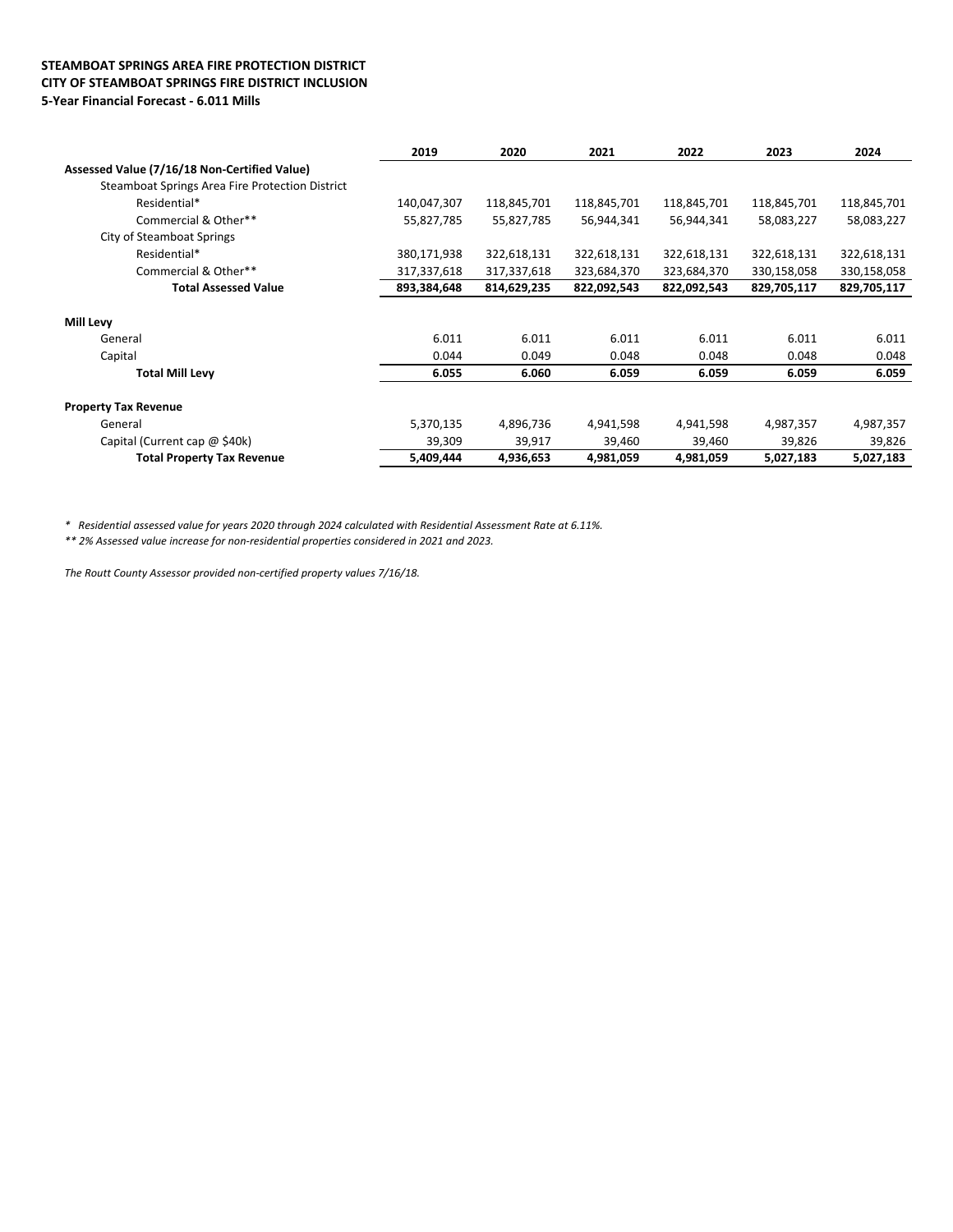## STEAMBOAT SPRINGS AREA FIRE PROTECTION DISTRICT CITY OF STEAMBOAT SPRINGS FIRE DISTRICT INCLUSION 5-Year Financial Forecast - 6.011 Mills (Continued)

| <b>General Fund</b>                     |           |           |             |             |               |
|-----------------------------------------|-----------|-----------|-------------|-------------|---------------|
| Projected Budget for Fiscal Year Ending | 2020      | 2021      | 2022        | 2023        | 2024          |
| <b>Beginning fund balance</b>           | 5,802,869 | 6,748,854 | 7,379,655   | 5,768,593   | 3,867,405     |
| Revenue                                 |           |           |             |             |               |
| Property Tax Revenue                    | 4,896,736 | 4,941,598 | 4,941,598   | 4,987,357   | 4,987,357     |
| Specific Ownership                      | 195,869   | 197,664   | 197,664     | 199,494     | 199,494       |
| <b>Charges For Service</b>              | 894,898   | 912,796   | 931,052     | 949,673     | 968,666       |
| Other Revenue                           | 2,040     | 2,061     | 2,081       | 2,102       | 2,123         |
| <b>Total Revenue</b>                    | 5,989,544 | 6,054,119 | 6,072,395   | 6,138,627   | 6,157,641     |
| <b>Expenditures</b>                     |           |           |             |             |               |
| Personnel (Existing)                    | 3,735,145 | 3,921,903 | 4,117,998   | 4,323,898   | 4,540,093     |
| Personnel (New)                         | 310,500   | 480,500   | 2,265,720   | 2,379,006   | 2,497,956     |
| Operating (Existing)                    | 421,985   | 434,644   | 447,684     | 461,114     | 474,947       |
| Operating (New)                         | 5,000     |           | 250,000     | 257,500     | 265,225       |
| Administrative Overhead                 | 481,670   | 496.120   | 511,004     | 526,334     | 542,124       |
| Equipment (Existing)                    | 89,259    | 90,151    | 91,053      | 91,963      | 92,883        |
| <b>Total Expenditures</b>               | 5,043,559 | 5,423,318 | 7,683,458   | 8,039,815   | 8,413,228     |
| Revenues over/(under) expenditures      | 945,985   | 630,801   | (1,611,062) | (1,901,188) | (2, 255, 587) |
| <b>Ending Fund Balance</b>              | 6,748,854 | 7,379,655 | 5,768,593   | 3,867,405   | 1,611,818     |

| <b>Capital Fund</b>                            |             |                          |                          |                              |                |
|------------------------------------------------|-------------|--------------------------|--------------------------|------------------------------|----------------|
| <b>Projected Budget for Fiscal Year Ending</b> | 2020        | 2021                     | 2022                     | 2023                         | 2024           |
| <b>Beginning fund balance</b>                  | 361,213     | (1,851,745)              | (11, 297, 910)           | (11,708,449)                 | (11,668,623)   |
| Revenue                                        |             |                          |                          |                              |                |
| Property Tax Revenue                           | 39,917      | 39,460                   | 39,460                   | 39,826                       | 39,826         |
| <b>Grant Revenue</b>                           | 105,000     | 1,000,000                |                          |                              |                |
| <b>Total Revenue</b>                           | 144,917     | 1,039,460                | 39,460                   | 39,826                       | 39,826         |
| <b>Expenditures</b>                            |             |                          |                          |                              |                |
| Equipment (New)                                | 85,000      |                          |                          |                              |                |
| <b>Battalion Chief Vehicle</b>                 |             | 120,000                  |                          |                              |                |
| Urban Interface Engine (add'l)                 |             | 650,000                  |                          |                              |                |
| Ambulance (Replacement)                        | 210,000     |                          |                          |                              |                |
| <b>Fire Station</b>                            | 2,062,875   | 9,715,625                | $\overline{\phantom{a}}$ | $\overline{\phantom{0}}$     |                |
| <b>Brush Truck</b>                             |             |                          | 250,000                  |                              |                |
| <b>Additional Ambulance</b>                    |             | $\overline{\phantom{a}}$ | 200,000                  |                              |                |
| Land                                           |             |                          |                          |                              |                |
| <b>Total Expenditures</b>                      | 2,357,875   | 10,485,625               | 450,000                  | $\qquad \qquad \blacksquare$ |                |
| Revenues over/(under) expenditures             | (2,212,958) | (9,446,165)              | (410, 540)               | 39,826                       | 39,826         |
| <b>Ending Fund Balance</b>                     | (1,851,745) | (11, 297, 910)           | (11,708,449)             | (11,668,623)                 | (11, 628, 798) |

\* Expense and Revenue (Charges for Services and Other Revenue) data provided by City of Steamboat Springs Finance Director.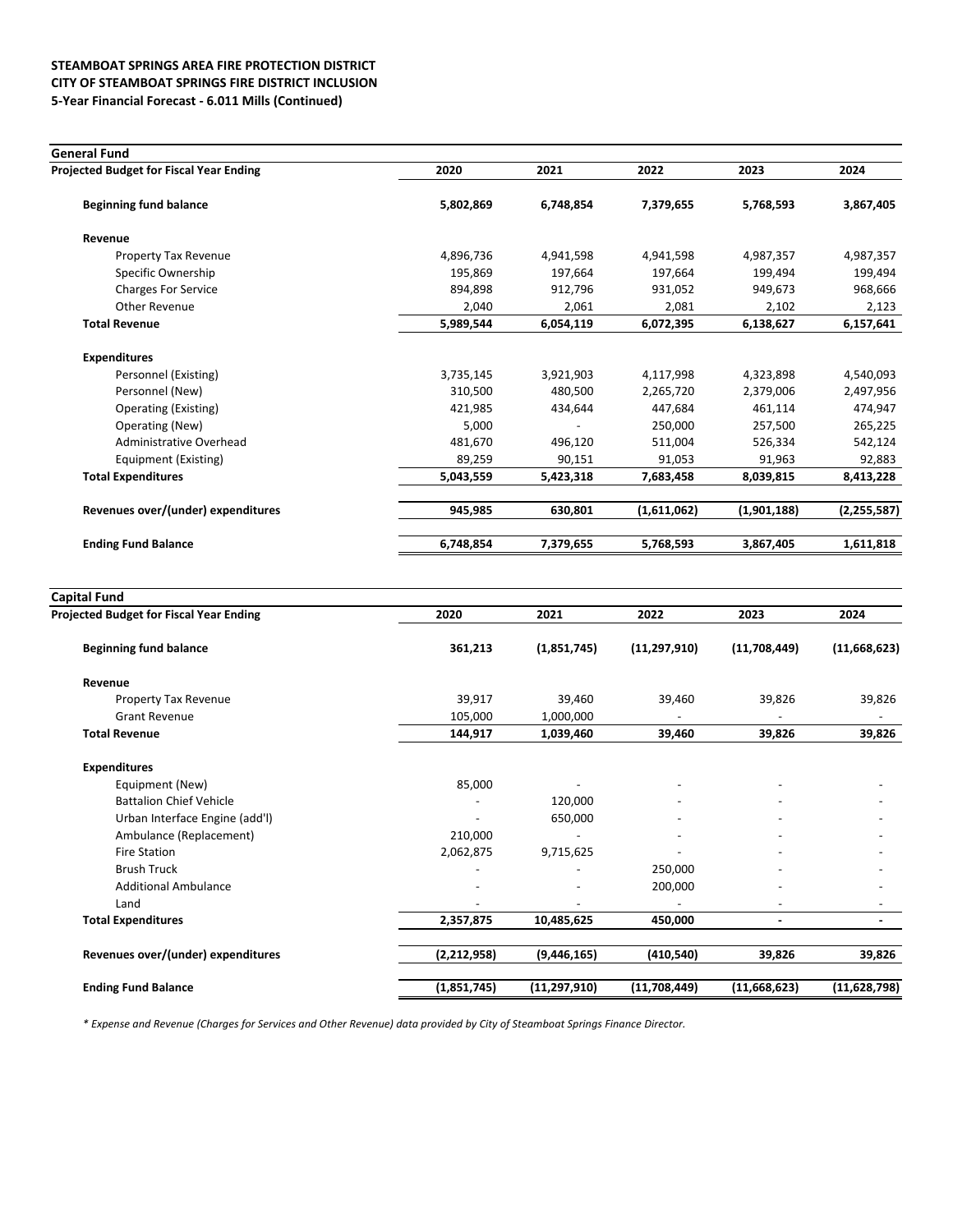#### STEAMBOAT SPRINGS AREA FIRE PROTECTION DISTRICT CITY OF STEAMBOAT SPRINGS FIRE DISTRICT INCLUSION 5-Year Financial Forecast - 9.000 Mills

|                                                 | 2019        | 2020        | 2021        | 2022        | 2023        | 2024        |
|-------------------------------------------------|-------------|-------------|-------------|-------------|-------------|-------------|
| Assessed Value (7/16/18 Non-Certified Value)    |             |             |             |             |             |             |
| Steamboat Springs Area Fire Protection District |             |             |             |             |             |             |
| Residential*                                    | 140,047,307 | 118,845,701 | 118,845,701 | 118,845,701 | 118,845,701 | 118,845,701 |
| Commercial & Other**                            | 55,827,785  | 55,827,785  | 56,944,341  | 56,944,341  | 58,083,227  | 58,083,227  |
| City of Steamboat Springs                       |             |             |             |             |             |             |
| Residential*                                    | 380,171,938 | 322,618,131 | 322,618,131 | 322,618,131 | 322,618,131 | 322,618,131 |
| Commercial & Other**                            | 317,337,618 | 317,337,618 | 323,684,370 | 323,684,370 | 330,158,058 | 330,158,058 |
| <b>Total Assessed Value</b>                     | 893,384,648 | 814,629,235 | 822,092,543 | 822,092,543 | 829,705,117 | 829,705,117 |
| <b>Mill Levy</b>                                |             |             |             |             |             |             |
| General                                         | 9.000       | 9.000       | 9.000       | 9.000       | 9.000       | 9.000       |
| Capital                                         | 0.044       | 0.049       | 0.048       | 0.048       | 0.048       | 0.048       |
| <b>Total Mill Levy</b>                          | 9.044       | 9.049       | 9.048       | 9.048       | 9.048       | 9.048       |
| <b>Property Tax Revenue</b>                     |             |             |             |             |             |             |
| General                                         | 8,040,462   | 7,331,663   | 7,398,833   | 7,398,833   | 7,467,346   | 7,467,346   |
| Capital (Current cap $@$ \$40k)                 | 39,309      | 39,917      | 39,460      | 39,460      | 39,826      | 39,826      |
| <b>Total Property Tax Revenue</b>               | 8,079,771   | 7,371,580   | 7,438,293   | 7,438,293   | 7,507,172   | 7,507,172   |

\* Residential assessed value for years 2020 through 2024 calculated with Residential Assessment Rate at 6.11%.

\*\* 2% Assessed value increase for non-residential properties considered in 2021 and 2023.

The Routt County Assessor provided non-certified property values 7/16/18.